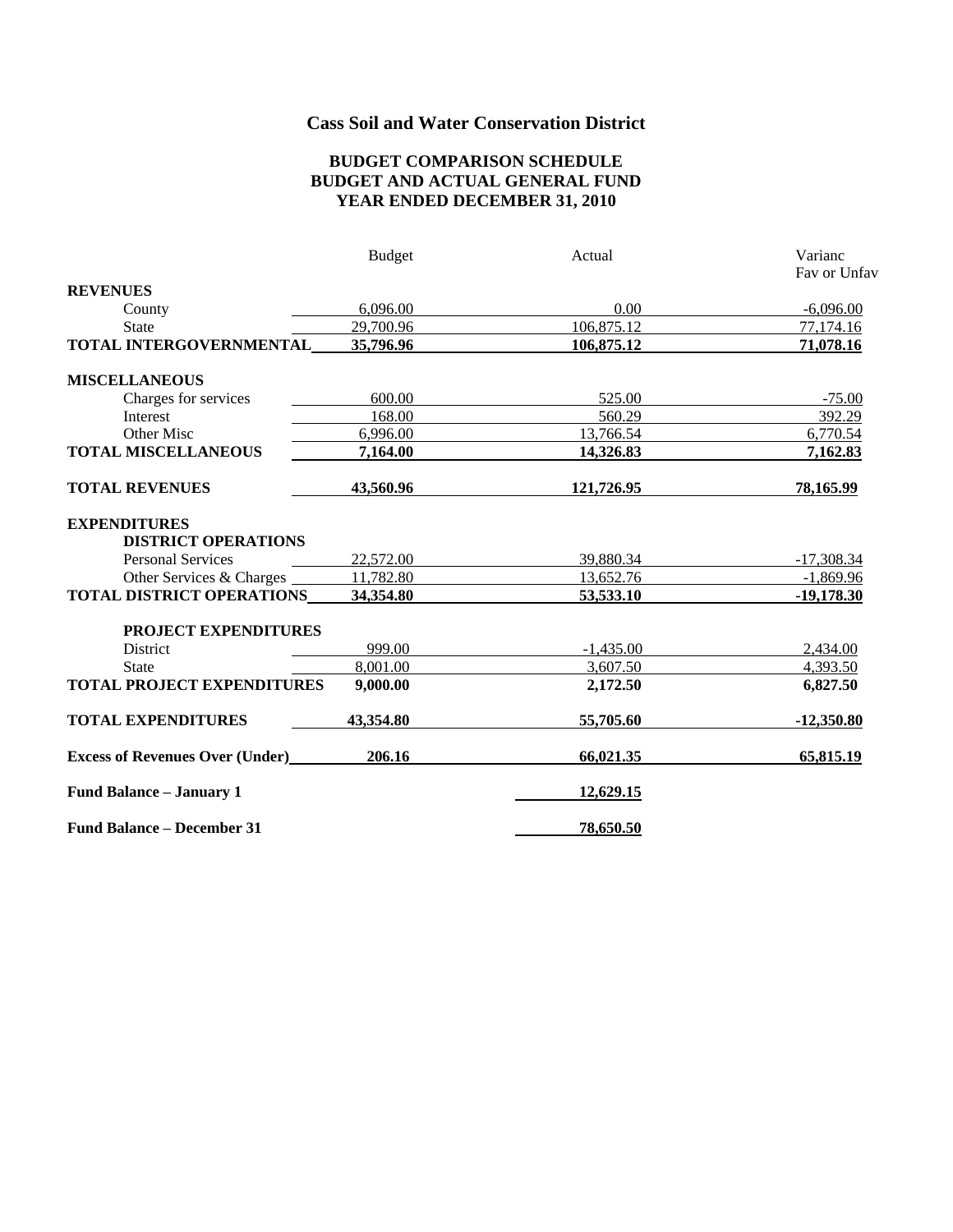# **Cass Soil and Water Conservation District**

### **STATEMENT OF ACTIVITIES AND GOVERNMENTAL REVENUES, EXPENDITURES AND CHANGES IN FUND BALANCE FOR DECEMBER 31, 2010**

|                                        | <b>General</b> | <b>Adjustments</b> | <b>Statement</b> of |
|----------------------------------------|----------------|--------------------|---------------------|
| <b>REVENUES</b>                        | <b>Fund</b>    | <b>See Notes</b>   | <b>Net Assets</b>   |
| Intergovernmental                      | 106,875.12     |                    | 106,875.12          |
| <b>Charges for services</b>            | 525.00         |                    | 525.00              |
| <b>Investment earnings</b>             | 560.29         |                    | 560.29              |
| <b>Miscellaneous</b>                   | 13,766.54      |                    | 13,766.54           |
| <b>TOTAL REVENUES</b>                  | 121,726.95     |                    | 121,726.95          |
| <b>EXPENDITURES</b>                    |                |                    |                     |
| <b>District Operations</b>             | 53,533.10      | (854.00)           | 52,679.10           |
| Project Exp.                           | 2,172.50       |                    | 2,172.50            |
| <b>TOTAL EXPENDITURES</b>              | 55,705.60      |                    | 54851.60            |
| <b>EXCESS OF REVENUES OVER (UNDER)</b> |                |                    |                     |
| <b>EXPENDITURES</b>                    | 66,021.35      | 854.00             | 66,875.35           |
| <b>FUND BALANCE/NET ASSETS JAN 1</b>   | 12,629.15      | (854.00)           | 11,775.15           |
|                                        |                |                    |                     |
| <b>FUND BALANCE/NET ASSETS DEC 31</b>  | 78,650.50      |                    | 78,650.50           |